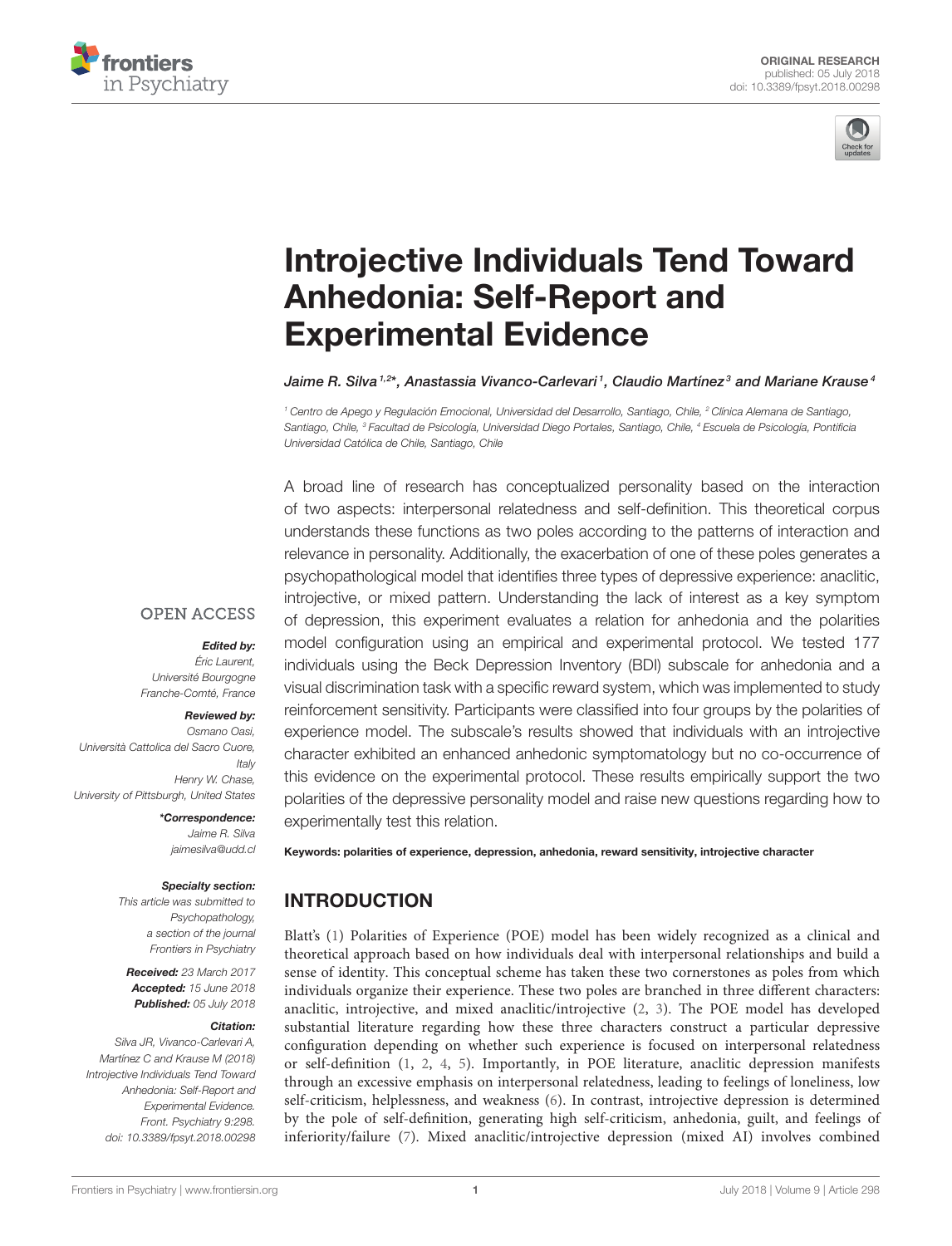experiences of both polarities. Several studies [\(7](#page-4-6)[–10\)](#page-4-7) have revealed substantial differences in specific cognitive and affective parameters in these forms of depression, emphasizing the clinical utility of this classification [\(4,](#page-4-3) [11\)](#page-4-8).

Furthermore, there is a significant body of evidence about the lack of interest in positive experiences (anhedonia) in depression, which is an essential component of many diagnoses [\(12,](#page-4-9) [13\)](#page-4-10). It is important to note that anhedonia should not be conceptualized only as a loss of pleasure but also as a lack of reactivity to pleasurable stimuli or response to reward [\(13\)](#page-4-10). Thus, studies investigating depression from the POE approach have orthogonally associated anhedonia with introjective patterns [\(7,](#page-4-6) [11\)](#page-4-8).

Considering the important clinical and theoretical contributions of the POE model, little has been studied experimentally [\(14\)](#page-4-11). In this line, this study aimed to examine how the different POE characters react to reinforcement—in particular, whether introjective character is associated with diminished motivation for rewards (anhedonia). To this end, after we applied the Depressive Experiences Questionnaire (DEQ, [\(15\)](#page-4-12)) to set the participants according to the POE characters, we investigated their anhedonic pattern in two ways: first, according to an anhedonia subscale from Beck's Depression Inventory (BDI, [\(16\)](#page-4-13)), and second, through a perceptual decision task [\(13\)](#page-4-10) to evaluate reward-motivated behavior. In particular, this experimental protocol suggests that anhedonia can be inferred from the response bias in an elementary discrimination task, where participants' performance can be asymmetrically reinforced. If our intuition is correct, we predict a diminished modulation of behavior by positive reinforcement (reward responsiveness) for introjective participants in comparison with the three other POE groups.

# MATERIALS AND METHODS

# **Participants**

One hundred seventy-seven undergraduate students participated in the study (mean age: 21.1, SD: 1.65, 106 women). As an important exclusion criterion, we did not select participants with self-reported symptoms of depression (mean BDI score: 9.11, SD: 6.8). Each participant completed one experimental session and received \$7 USD. Informed consent forms were signed, and the guidelines of the Code of Ethics of the World Medical Association—Declaration of Helsinki were completely followed. The ethics committees of the Universidad del Desarrollo, Pontificia Universidad Católica de Chile, and the Universidad de La Frontera approved the study at all stages.

## Instruments and Procedure

To determine the POE categories, the DEQ was administered. From the DEQ, two indexes were obtained: dependency and self-criticism scores. Through the interaction of these factors, four categories can be generated (normal, introjective, anaclitic, and mixed A-I). Additionally, each of the participants answered the BDI to confirm the presence of self-reported depression symptomatology. In addition, the BDI's anhedonia and melancholia subscales were used for analysis. These subscales were built according to Pizzagalli et al. [\(17\)](#page-4-14) with the anhedonia subscale considering the sum of items associated with anhedonic symptoms—loss of pleasure (item 4), loss of interest (item 12), loss of energy (item 15), and loss of interest in sex (item 21)—and the melancholia subscale considering the sum of items associated with melancholic symptoms—loss of pleasure (item 4), guilty feelings (item 5), agitation (item 11), loss of interest (item 12), early morning awakening (item 16b), and loss of interest in sex (item 21). All questionnaires were randomly administrated 1 day before the experimental protocol.

Regarding the experimental manipulation (**[Figure 1](#page-2-0)**), participants performed a discrimination task [\(17,](#page-4-14) [18\)](#page-4-15). After a fixation point (500 ms), a mask-face without a mouth was presented on the center of the screen (500 ms). Immediately afterward, a second face with a long (13 mm) or short (11.5 mm) mouth was presented (100 ms). Participants were asked to decide, in a separate response window, the length of the mouth (short/long), typing as fast as possible on a QWERTY keyboard (short: Q & long: W). In some trials, participants obtain a monetary reward after the decision. Participants were instructed that only a few correct answers would receive feedback. The task considers 300 trials divided into three equal blocks. Importantly, the task implemented a differential reinforcement program that objectively evaluates the tendency to change a response based on previous rewards. Thus, participants must choose between two options, only one being related to different probability of reward. One of the options is disproportionately reinforced (the rich stimulus, reinforced 30/40 of the trials per block) whereas the other is not (the lean stimulus, reinforced 10/40 of the trials per block). For half of the participants, correct responses on trials with the short mouth were the rich condition, and, for the other half of the participants, this was true for the long mouth. Given the probabilistic design, the participants could not infer which response was more advantageous based on the result of a single trial and, hence, had to consider the previous reinforcement to optimize their selections. The reinforcement procedure was carried out under a pseudo-random schedule in which it was determined which specific trial would be reinforced. If the participant did not correctly identify the stimulus in a trial intended to be reinforced, the feedback was delayed to the correct identification immediately afterwards.

## Analysis

Behavioral performance was analyzed using the signal-detection theory by calculating both response biases (Log-B) toward the more frequently rewarded stimulus [\(18,](#page-4-15) [19\)](#page-5-0). Additionally, we investigate discriminability (Log-D) and performance (Response Times and Error Rate). Discriminability (Log-D) and Response bias (Log-B) were calculated considering the Pizzagalli et al. [\(18\)](#page-4-15) formulae.

$$
\text{Discriminability:}\log_d = \frac{1}{2}\log\left(\frac{Rich_{correct} * Lean_{correct}}{Rich_{incorrect} * Lean_{incorrect}}\right) \tag{1}
$$

Response bias: 
$$
log_b = \frac{1}{2} log \left( \frac{Rich_{correct} * Lean_{incorrect}}{Rich_{incorrect} * Lean_{correct}} \right)
$$
 (2)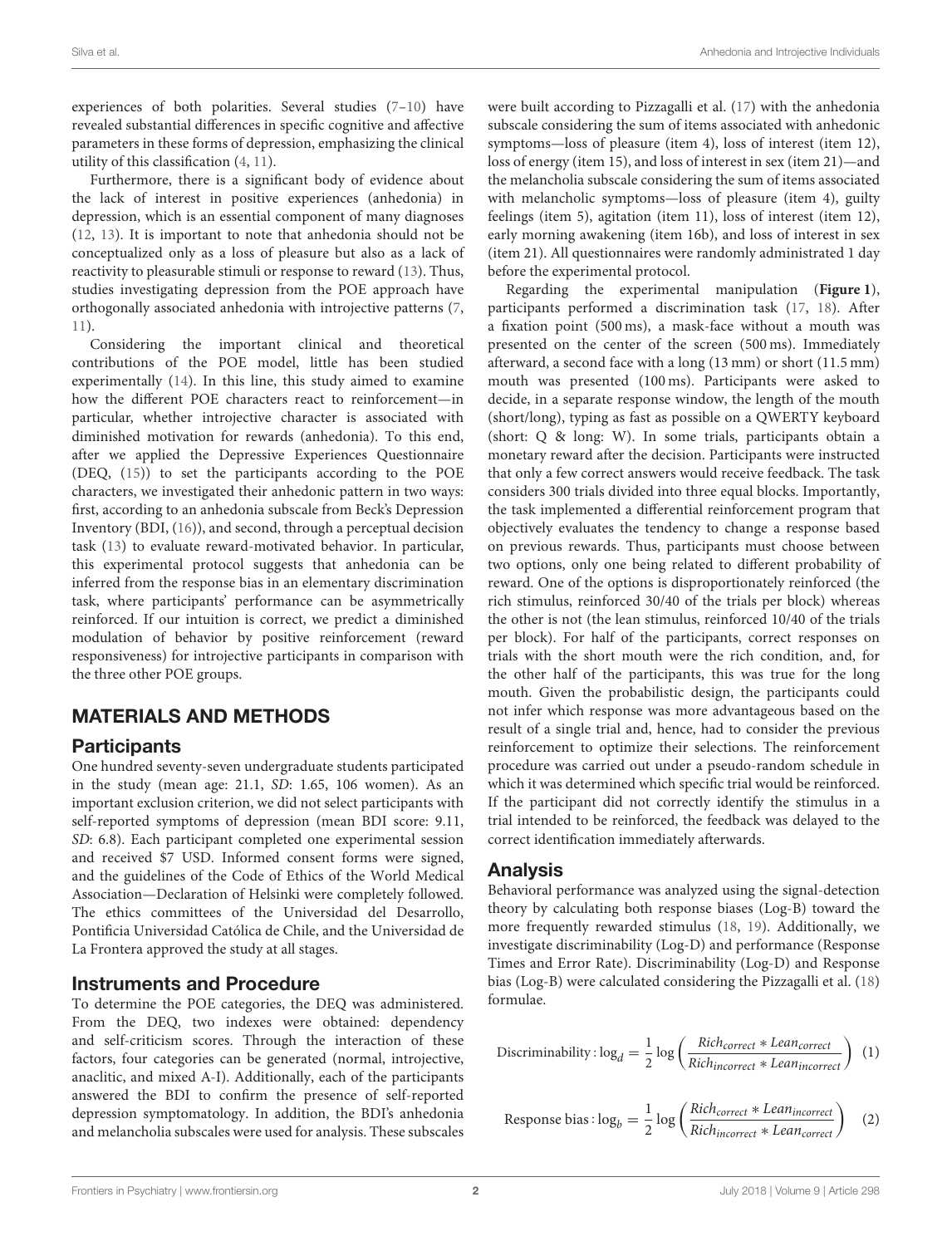

<span id="page-2-0"></span>In these two formulae,  $Rich_{correct}$  denotes the trials in which the participant responded correctly to the condition that had an enhanced reinforcement. On the other hand, Leancorrect considered the trials in which the participant responded correctly to the diminished reinforced condition. Richincorrect and Lean $_{incorrect}$  refer to the trials in which the participant performed erroneously for each of the rewarded condition.

# RESULTS

#### **Questionnaires**

First, to determine the POE categories, the DEQ was analyzed by extracting Dependency and Self-criticism factors. The categorization limits used to determine the POE groups follow the standard literature criterion [\(15\)](#page-4-12). The samples were similarly distributed across POE groups (normal: 52, introjective: 38, anaclitic: 38 and mixed AI: 49 participants, **[Figure 2A](#page-3-0)**). The BDI questionnaire was employed to analyze anhedonia and melancholia. First, a one-way ANOVA on melancholia scores evidenced a significant main effect of group  $[F_{(3, 176)} = 10.51,$  $p \sim 0.01$ ,  $\eta^2 = 0.15$ ]. Post-hoc comparisons (Bonferroni) revealed that the normal group presented significant melancholia differences with all the other groups (normal vs. anaclitic  $\Delta M = -1.12$ , SE = 0.40,  $p < 0.05$ ; normal vs. introjective  $\Delta M = -1.78$ ,  $SE = 0.40$ ,  $p < 0.01$ ; normal vs. mixed A-I  $\Delta M = -1.92$ ,  $SE = 0.38$ ,  $p < 0.01$ ; **[Figure 2C](#page-3-0)**). This result on melancholia suggests that there is a differential emotional pattern between the POE configuration and the normal characterization. Regarding anhedonia, a similar ANOVA evidenced a significant group effect  $[F_{(3, 176)} = 5.64, p < 0.01, \eta^2 = 0.08$ , **[Figure 2B](#page-3-0)**], which was characterized by significant differences between the normal and introjective groups and between the normal and mixed AI groups (normal vs. introjective  $\Delta M = -1.20$ ,  $SE = 0.32, p < 0.01$ , normal vs. mixed AI  $\Delta M = -0.98$ ,  $SE = 0.30$ ,

 $p < 0.01$  Bonferroni). This first result confirms our hypothesis, indicating that introjective individuals, our group of interest, differ from the normal characterization in terms of anhedonia. In the same line, the anaclitic group as introjective's counterpart does not differ in anhedonia from the normal group.

Finally, to rule out the possibility that our results could be interpreted simply as depression in the participants, i.e., a confounding effect of depression on anhedonia, we repeated the analysis considering six levels of depression [\(16\)](#page-4-13). For this purpose, we ran a two-way ANOVA on the individual anhedonia averages with fixed Depression Level and POE Group factors. The analyses show a main effect of the Depression Level  $[F(176, 3) = 42.85 \, p < 0.01]$ ; however, no interaction is observed between this factor and the POE Group ( $p = 0.34$ ), which allows us to rule out the possibility that the anhedonia variability reported above is simply explained by the level of depression in general.

# Experimental Task

Results related to the experimental task show that there are no differences between POE groups' reward responsiveness and no diminished sensitivity to reinforcement in introjective individuals. Measurement of performance followed a similar pattern. First, Response Time (RT) and the mean Error Rate were analyzed using a repeated measures ANOVA with Blocks (1, 2, and 3) as within factors. POE groups (anaclitic, introjective, normal, and mixed AI) and Condition (rich and lean) were considered as between factors. We also included all possible interactions. Participants were considered the random factor. Before the analysis, mean RTs were log-transformed, and Error Rate was arcsine-transformed to approximate normal distribution. Regarding RTs, results indicated a significant main effect of Blocks  $[F(1.9, 638.4) = 81.41, p < 0.01, \eta_p^2 = 0.19$ Greenhouse-Geisser corrected] and Condition  $[F_{(1, 342)} = 5.03$ ,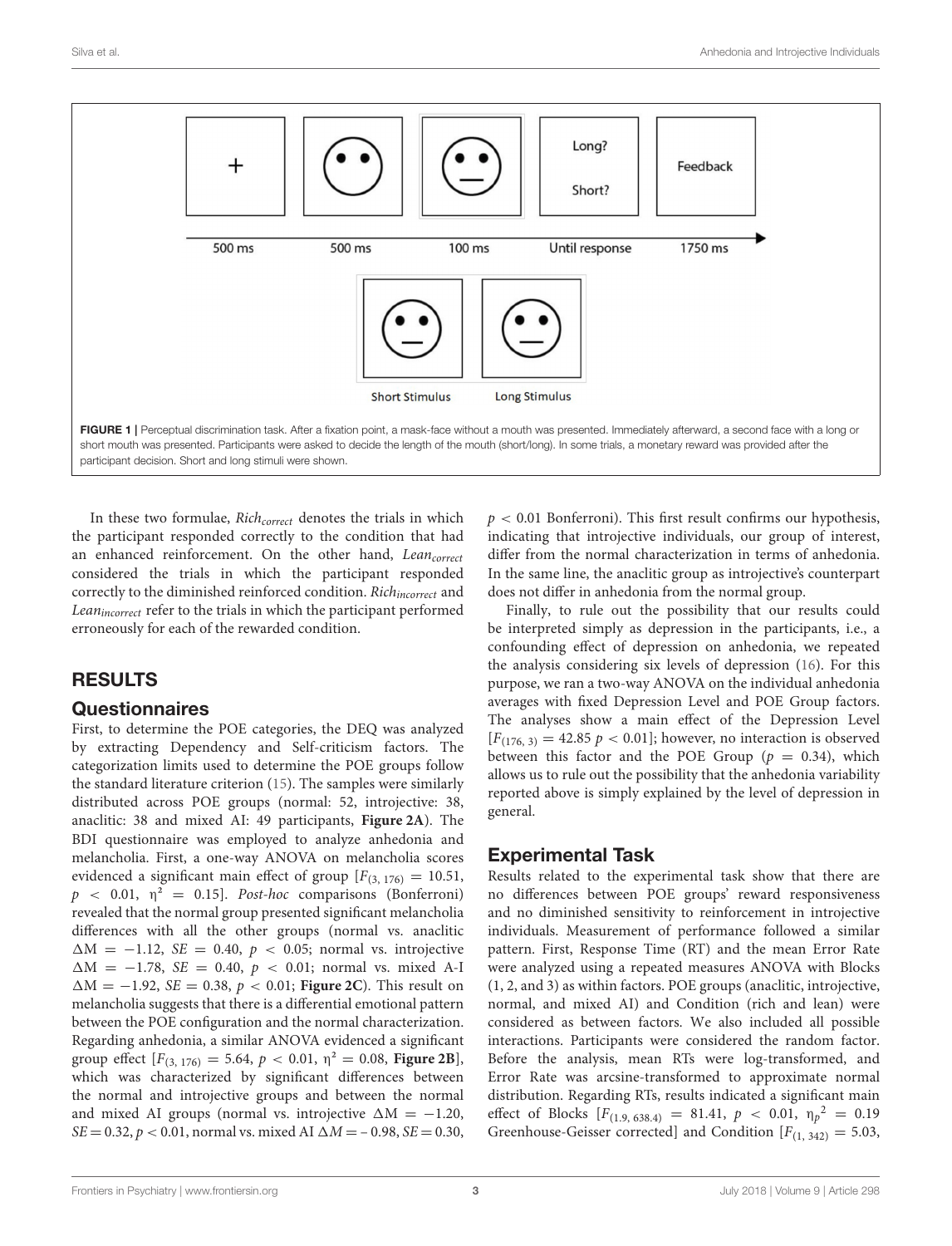

<span id="page-3-0"></span> $p < 0.05$ ,  $\eta_p^2 = 0.014$ ] without any interaction among these three factors (all  $ps > 0.32$ ) or with the POE main effect group  $(p > 0.17)$ . Regarding performance, a significant main effect of POE group  $[F_{(3, 344)} = 3.38, p < 0.05, \eta_p^2 = 0.03]$  and an interaction between Blocks and Condition  $[F(1.62, 558.1) = 4.33]$ ,  $p < 0.05$ ,  $\eta_p^2 = 0.01$ , G-G] were observed. Post-hoc analysis (Bonferroni) showed significant differences between the anaclitic and normal groups (normal vs. anaclitic  $\Delta M = 0.15$ ,  $SE = 0.05$  $p < 0.05$ ). No other effects were found (all  $ps > 0.37$ ). In sum, results show that all groups improved their RTs through the task. Regarding the performance, only the anaclitic individuals showed POE group differences, improving their performance differentially through the Blocks of the task.

Second, the variables of interest were Discriminability (Log-D) and Response Bias (Log-B). The former denotes the subject's capacity to differentiate the two stimuli of the task (long or short mouth), and the latter represents the tendency to be impacted by the task reinforcement program. To test this, a repeated-measures ANOVA was run on Log-D and Log-B with factors of Blocks, POE group, and their interaction. Results for Discriminability showed a significant main effect of Blocks  $[F(1.7, 303.9) = 13.1, p < 0.01, \eta_p^2 = 0.07, G-G$ corrected] with a difference between POE groups  $[F_{(3, 171)} = 2.69$ ,  $p < 0.05$ ,  $\eta_p^2 = 0.05$ ] but without interaction between these factors ( $p = 0.75$ ). In the same line, ANOVA on Response Bias again showed only a significant main effect of Block  $[F_{(1.8, 313.3)} = 12.7, p < 0.01, \eta_p^2 = 0.07]$ . No other effects were found (all  $ps > 0.66$ ). Interestingly, through a linear regression, we could not show a relationship of this measure with the level of anhedonia ( $ps > 0.78$ ) or with the level of depression ( $ps > 0.83$ ). Consistent with the performance analysis (Error rate and RTs), Discrimination (Log-D), and Response Bias (Log-B) scores mainly increased as a function of Blocks. POE configurations were not significantly different in terms of reinforcement sensitivity (see **[Figure 2D](#page-3-0)**).

Interestingly, the only important effect to highlight is that the anaclitic group significantly decreased its error rate in relation to the normal group. In other words, its performance increased among the blocks, and this was the POE group that performed best in the task. However, in relation to the results of Discriminability and Response Bias, this observation is not relevant in the context of our hypothesis.

## **DISCUSSION**

The main objective was to investigate a psychological correlate of the POE configurations. In particular, we investigated whether a specific POE configuration (introjective individuals vs. others) presented a diminished motivation to reward or anhedonia. To this end, we classified the four POE configurations (normal, introjective, anaclitic, and mixed A-I). Then, we applied the BDI and evaluated sensitivity to reinforcement through a goldstandard experiment outlined in the anhedonia literature [\(18\)](#page-4-15). It is important to mention that none of our participants presented a depression diagnosis; therefore, our results are unlikely to be biased on account of a psychopathological condition. Results showed that our prediction was only partially confirmed; while the questionnaire subscale denotes a differential anhedonic pattern in the introjective group, no differences were found between groups in the experimental task across the POE configuration. In sum, the experimental manipulation creates a bias with respect to how the individuals performed the task in all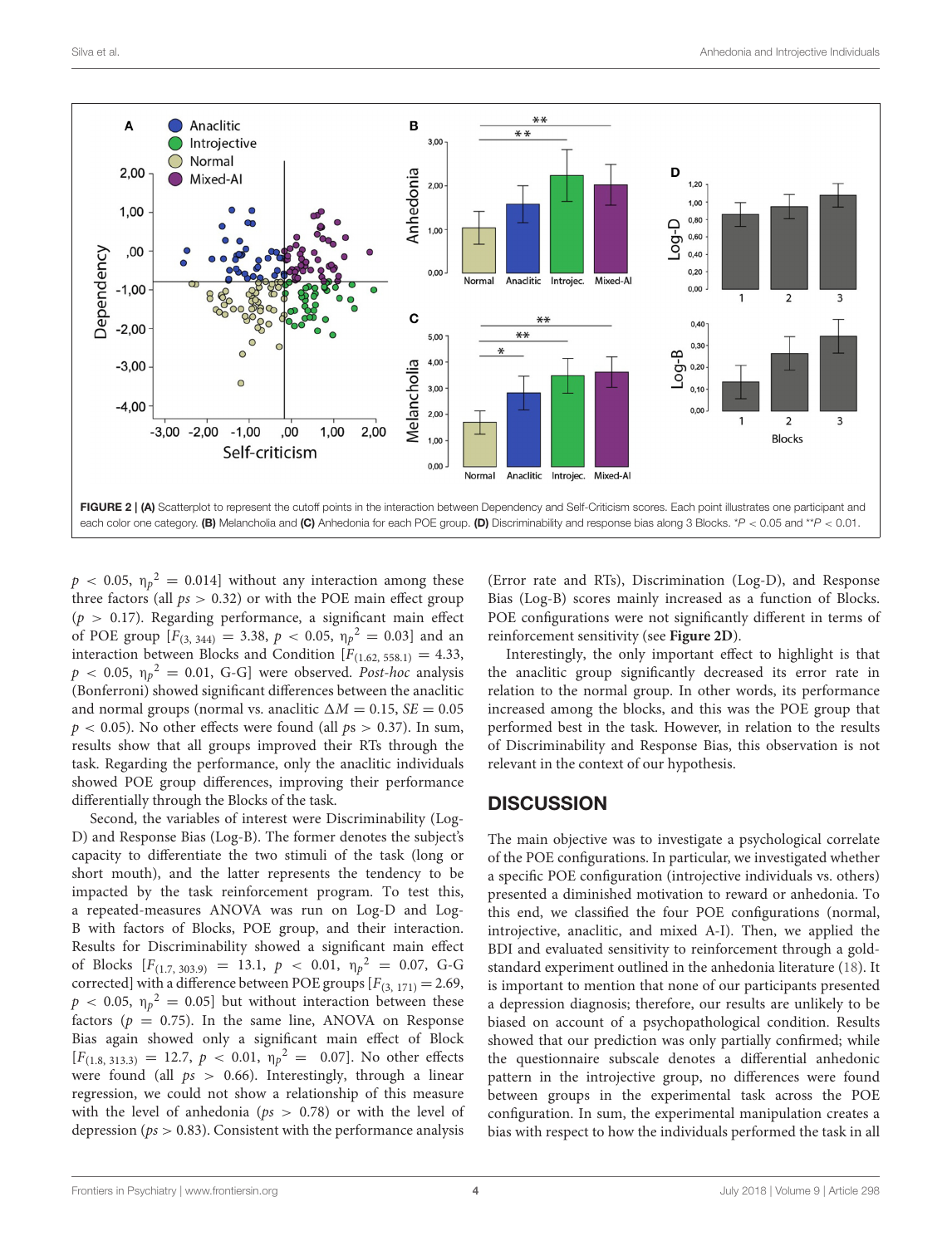of the experimental groups, but no differences on discriminability and response bias between POE groups were observed.

Based on this result, it is not possible to characterize the response to reward according to POE configuration. While this may indicate that introjective individuals are not necessarily characterized by a lack of interest, some revisions to the application of the task in this context should also be considered. On one hand, this result could be explained by the response to reinforcement being just one aspect of anhedonia; it can also be experienced as the inability to feel pleasure or loss of interest and satisfaction in activities or even the lack of reactivity to usually pleasurable stimuli. On the other hand, this experimental task probably showed no differences associated with the POE configuration because these have been observed exclusively in depressive patients [i.e., [\(20\)](#page-5-1)]. In this sense, the experimental task may not be as sensitive to detecting anhedonia trends in nonclinical populations.

However, the results related to the questionnaires did follow the direction of our hypothesis, having significant differences particularly for introjective individuals on BDI's anhedonia subscale. Moreover, if sensitivity to reinforcement was analyzed just between introjective and normal individuals, some incipient evidence appears to support this distinction. Undoubtedly, more and better evidence is needed to settle this question.

In conclusion, all these results could be considered preliminary evidence suggesting a potential difficulty experienced by introjective subjects in being stimulated by positive cues. The understanding of the POE has been wider

## **REFERENCES**

- <span id="page-4-0"></span>1. Blatt SJ. Levels of object representation in anaclitic and introjective depression. Psychoanal Stud Child [\(1974\) 29:107–57. doi: 10.1080/00797308.1974.118](https://doi.org/10.1080/00797308.1974.11822616) 22616
- <span id="page-4-1"></span>2. Blatt SJ, Luyten P. A structural–developmental psychodynamic approach to psychopathology: two polarities of experience across the life span. Dev Psychopathol. [\(2009\) 21:793–814. doi: 10.1017/S09545794090](https://doi.org/10.1017/S0954579409000431) 00431
- <span id="page-4-2"></span>3. Blatt SJ, Quinlan DM, Chevron ES, McDonald C, Zuroff D. Dependency and self-criticism: Psychological dimensions of depression. J Consult Clin Psychol. [\(1982\) 50:113–24. doi: 10.1037/0022-006X.50.](https://doi.org/10.1037/0022-006X.50.1.113) 1.113
- <span id="page-4-3"></span>4. Luyten P, Blatt SJ. Interpersonal relatedness and self-definition in normal and disrupted personality development: retrospect and prospect. Am Psychol. [\(2013\) 68:172–83. doi: 10.1037/a00](https://doi.org/10.1037/a0032243) 32243
- <span id="page-4-4"></span>5. Blatt SJ, Shichman S. Two primary configurations of psychopathology. Psychoanal Contemp Thought (1983) 6:187–254.
- <span id="page-4-5"></span>6. Blatt SJ. Polarities of Experience: Relatedness and Self-Definition in Personality Development, Psychopathology, and the Therapeutic Process. Washington, DC: American Psychologic (2008).
- <span id="page-4-6"></span>7. Luyten P, Sabbe B, Blatt SJ, Meganck S, Jansen B, De Grave C, et al. Dependency and self-criticism: relationship with major depressive disorder, severity of depression and clinical presentation. Depress Anxiety (2007)
- 24:586–96. doi: [10.1002/da.20272](https://doi.org/10.1002/da.20272) N, Page S. Dependency and self-criticism as predictors of suicidal behavior. Suicide Life Threat Behav. [\(2003\) 33:172–85. doi: 10.1521/suli.33.2.172.](https://doi.org/10.1521/suli.33.2.172.22777) 22777

than merely that of the perspective of psychopathology; however, the intensity of the depressive experience undoubtedly has clinical repercussions that manifest in mood and in its behavioral correlation. The anhedonia as part of the depressive constellation allows us to differentiate how the loss of interest is a symptom strained by one of the polarities of the experience.

# AUTHOR CONTRIBUTIONS

JS, CM, and MK conceived and designed the experiments. JS performed the experiments. JS and AV-C analyzed the data. JS, AV-C, MK, and CM wrote the paper.

## FUNDING

This study was supported by the Fund for Innovation and Competitiveness (FIC) of the Chilean Ministry of Economy, Development and Tourism, through the Millennium Scientific Initiative, Grant N◦ ISI30005 and National Fund for Scientific and Technological Development (FONDECYT, 1130810 and 1171836).

# ACKNOWLEDGMENTS

We thank Gabriel Reyes for useful discussions. We appreciate the comments and observations of the reviewer that allowed us to substantially improve the manuscript in both its methodological aspects and the overall analysis of the results.

- 9. Reis S, Grenyer BF. Pathways to anaclitic and introjective depression. Psychol Psychother. (2002) 75:445–59. doi: [10.1348/147608302321151934](https://doi.org/10.1348/147608302321151934)
- <span id="page-4-7"></span>10. Campos RC, Besser A, Morgado C, Blatt SJ. Self-criticism, dependency, and adolescents' externalising and internalising problems. Clin Psychol. (2014) 18:21–32. doi: [10.1111/cp.12024](https://doi.org/10.1111/cp.12024)
- <span id="page-4-8"></span>11. Blatt SJ. Experiences of Depression: Theoretical, Research and Clinical Perspectives. Washington, DC: American Psychological Association (2004).
- <span id="page-4-9"></span>12. Hasler G, Drevets WC, Manji HK, Charney DS. Discovering endophenotypes for major depression. Neuropsychopharma [\(2004\) 29:1765–81. doi: 10.1038/sj.npp.13](https://doi.org/10.1038/sj.npp.1300506) 00506
- <span id="page-4-10"></span>13. Pizzagalli DA. Depression, stress, and anhedonia: toward a synthesis and integrated model. Annu Rev Clin Psychol. (2014) 10:393–423. doi: [10.1146/annurev-clinpsy-050212-185606](https://doi.org/10.1146/annurev-clinpsy-050212-185606)
- <span id="page-4-11"></span>14. Silva JR, Vivanco-Carlevari A, Barrientos M, Martínez C, Salazar LA, Krause M. Biological stress reactivity as an index of the two polarities of the experience model. Psychoneuroendo [\(2017\) 84:83–6. doi: 10.1016/j.psyneuen.2017.](https://doi.org/10.1016/j.psyneuen.2017.06.016) 06.016
- <span id="page-4-12"></span>15. Blatt SJ, D'Afflitti J, Quinlan D. Experiences of depression in normal young adults. J Abnorm Psychol. (1976) 85:383–9. doi: [10.1037/0021-843X.85.4.383](https://doi.org/10.1037/0021-843X.85.4.383)
- <span id="page-4-13"></span>16. Beck AT, Ward CH, Mendelson M, Mock J, Erbaugh J. An inventory for measuring depression. Arch Gen Psychiatry [\(1961\) 4:561–71. doi: 10.1001/archpsyc.1961.017101200](https://doi.org/10.1001/archpsyc.1961.01710120031004) 31004
- <span id="page-4-14"></span>17. Pizzagalli DA, Jahn AL, O'Shea JP. Toward an objective characterization of an anhedonic phenotype: a Signal-detection approach. Biol Psychiatry [\(2005\) 57:319–27. doi: 10.1016/j.biopsych.2004.](https://doi.org/10.1016/j.biopsych.2004.11.026) 11.026
- <span id="page-4-15"></span>18. Pizzagalli DA, Iosifescu D, Hallett LA, Ratner KG, Fava M. Reduced hedonic capacity in major depressive disorder: evidence from a probabilistic